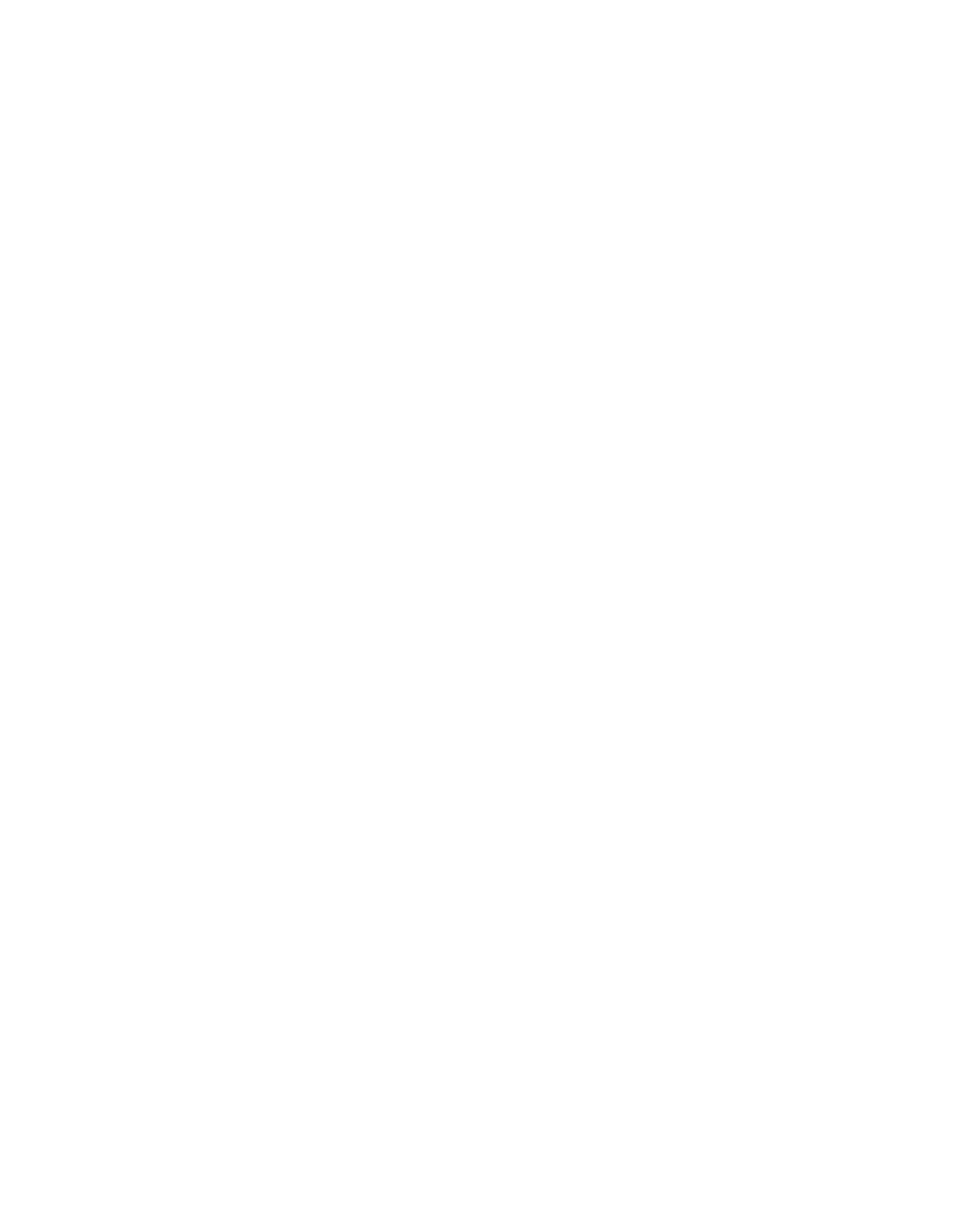

Division of Real Estate & Professional Licensing

## **OHIO DEPARTMENT OF COMMERCE DIVISION OF REAL ESTATE & PROFESSIONAL LICENSING**

The Ohio Department of Commerce has as its mission the promotion of safety, soundness and growth and success of Ohio businesses. The Division of Real Estate & Professional Licensing is a state agency within the Ohio Department of Commerce. The Division licenses and regulates real estate brokers and sales associates who arrange for the sale or lease of real estate, as well as real estate appraisers. Regulation of real estate brokers, sales persons and appraisers is intended to ensure that they conduct their business in a legal and ethical manner.

The laws dealing with real estate can be complicated. Frequently, problems arise simply because the parties involved do not understand the importance of each step of a transaction. The Ohio Division of Real Estate & Professional Licensing has assembled this booklet to assist you with the home buying process. In addition, you might want to utilize the services of professionals in the real estate industry. Professionals such as real estate agents, real estate appraisers, real estate attorneys and qualified inspectors can assist you with and advise you on the details of your purchase.

The Division is pleased to provide the information in this booklet as a service to the general public. In addition, the Division offers an online look-up service at www.com.ohio.gov which allows you to check the status of real estate agents you may be considering. This guide is intended as general information only. The Ohio Division of Real Estate & Professional Licensing does not and can not warranty or guarantee the accuracy or availability of the content of this booklet. References to third parties are provided exclusively for convenience and are not and should not be interpreted as an endorsement, sponsorship or recommendation of the third party. You should consult your personal attorney, real estate or tax professional for details and advice on your specific situation. Should you need to verify the licensure of a real estate broker, salesperson or brokerage, or need information about filing a formal complaint with the Division, you may contact the Division at **614- 466-4100**, e-mail at **Web.real@com.ohio.gov** or visit the website at **www.com.ohio.gov/real**.

### **Table of Contents**

| Minimize hassles with knowledge and planning | Things to think about as you look for your home |
|----------------------------------------------|-------------------------------------------------|
|                                              | Building a new home                             |
|                                              |                                                 |
|                                              |                                                 |
| Should You Use a Real Estate Agent? 2-3      | Looking carefully at the house                  |
| Choosing an agent                            | Deed Restrictions, Association Fees and Rules   |
|                                              | <b>Residential Property Disclosure</b>          |
|                                              | Stigmatized property (Megan's Law)              |
| Monthly housing budget table                 |                                                 |
|                                              |                                                 |
| Get Your Financial House in Order 3          | The steps to closing the deal                   |
| Checking your credit report                  |                                                 |
|                                              |                                                 |
|                                              | <b>Short Sales and Foreclosures</b>             |
|                                              |                                                 |
| Tips for establishing good credit            | Land Contracts and Rent-To-Own                  |
|                                              | Equal Opportunity in Housing  10                |
|                                              |                                                 |
| Monthly mortgage payment table               |                                                 |
| Where to get financing                       |                                                 |
| Loan pre-approval                            |                                                 |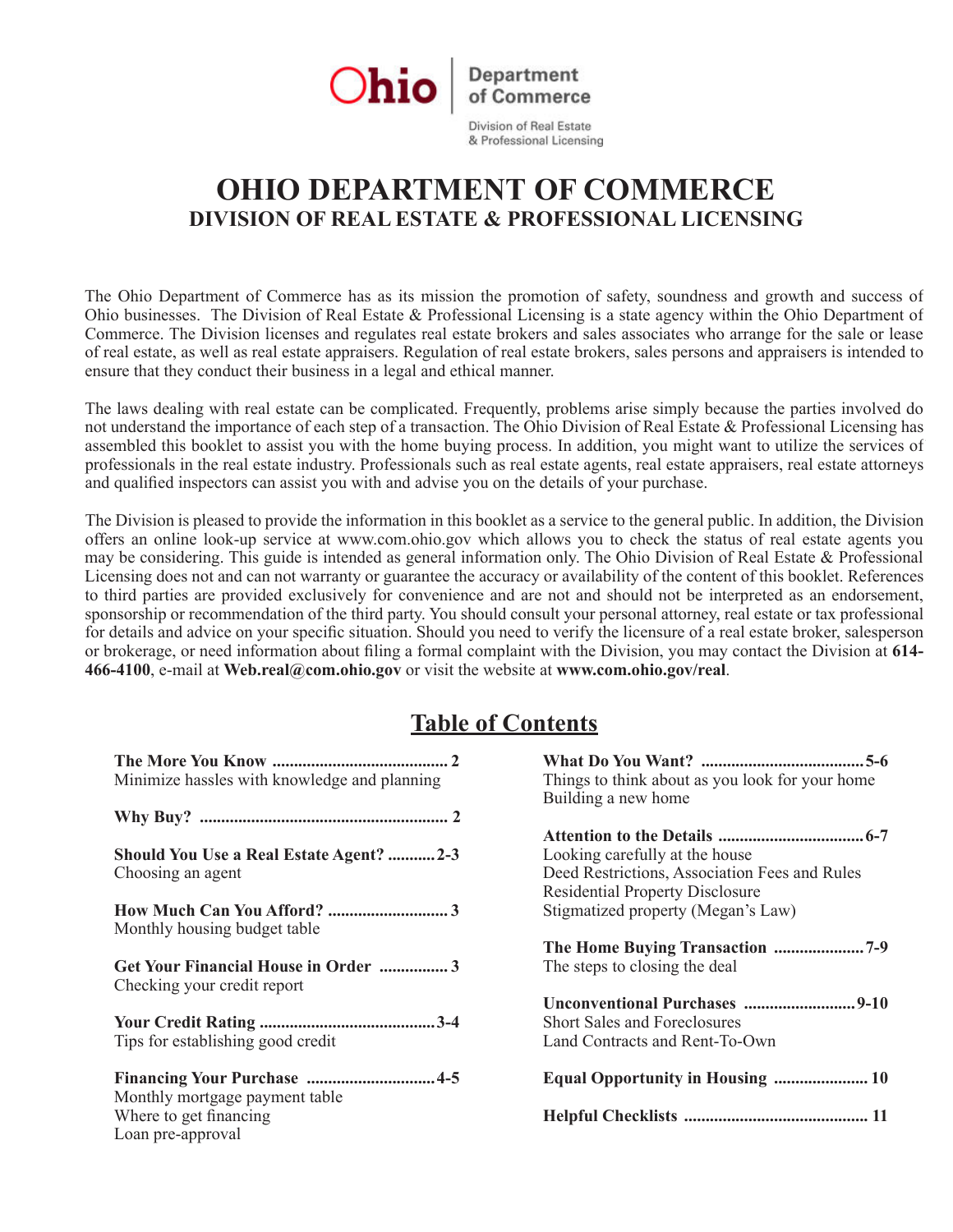#### **The More You Know**

When buying a home, as with most endeavors, the more you know, the easier it will be. Proper planning will help you to focus on what you want out of your real estate purchase. Furthermore, planning will help you anticipate and prepare for requests from brokers, lawyers, lenders and a host of other professionals. This will allow you to complete your transaction with a minimum of hassles. (*See Appendix A for a checklist.*)

#### **Why Buy?**

It is important, first of all, to decide why you want to purchase a home. For instance, home ownership offers several advantages over renting. It can be an investment, comes with significant tax advantages, offers fixed housing expenses, gives you control over your environment and provides several intrinsic benefits such as pride of ownership, security and independence.

#### **Advantages of Ownership:**

- **Potential Price Appreciation**
- **Tax Deduction**
- **Control Over Your Environment**
- **Stable Living Costs**

More than just a place to live, the real value of home ownership comes from owning a piece of real estate that may increase in value over time. Historically, homes appreciate in value and a profit can be made on the sale of your home. With traditional "principal and interest" loans, each monthly house payment you make goes toward paying off your loan and earns you a greater percentage of, or equity in, your home. Monthly rent payments earn you no equity and cannot later be recovered, as mortgage payments can, when you sell.

This means it is important to examine a house's potential payoff as well as its curb appeal. How much a home increases in value depends on many different things, like the neighborhood, its age and upkeep and the strength of the housing market. As with other investments, you may also lose money. For example, if you only possess your home for a short time before having to sell, your property may not have appreciated enough to recapture your closing costs, including any down payment you made.

Currently, the federal income tax code offers several advantages for home owners. The biggest typically comes from the deduction for mortgage interest paid. For instance, if you are making a \$1,000 monthly mortgage payment of which 80 percent goes toward interest, you can deduct around \$9,600 a year. Property taxes are also deductible as are loan origination fees or points and house buying expenses such as legal fees and administrative costs. Consult a tax professional for details.

Unlike rent, which can increase annually, most mortgages have fixed or capped monthly principal and interest payments. This can provide the financial security that comes from knowing what your housing expenses will be from year to year. Home ownership also allows you to tailor your environment to match your individual tastes and needs. Of course, this means that – in most cases – you are responsible for all of the repairs and maintenance on the property, while if you rent, your landlord likely maintains the property and takes care of any problems. Some home and condominium owners' associations maintain shared or common areas of a development.

#### **Selecting a Real Estate Professional**

Though no law requires the use of one, a licensed real estate agent can provide a wide range of services and advice to assist you with the home buying process. In addition to finding available properties, the agent may be helpful in other ways.

A good real estate agent will assist you with all the steps of your real estate transaction. He or she will be well acquainted with all the important things you'll want to know about a neighborhood you may be considering, such as the quality of the schools, the number of children in the area and the safety of the neighborhood. The agent can supply information on real estate values, taxes, insurance, utility costs and municipal services and facilities.

All the financial details that can seem so mind-boggling to first-time home buyers are something the agent deals with daily. He or she will help you figure the price range you can afford, explain the advantages and disadvantages of different types of mortgages and guide you through the paperwork. The agent can help you prepare an offer to purchase and help with negotiations. The agent can also be of assistance with lining up financing and inspections and during the closing process.

**How do I choose a real estate agent?** Most people choose an agent on the recommendation of family or friends. You may also search the Division's website at **www.com.ohio. gov/real**, or contact the local Board of REALTORS® for help finding an agent with the experience you require. The Ohio Association of REALTORS® and the National Association of REALTORS® each maintain websites that also provide a great deal of useful information. To visit their sites, go to **www.ohiorealtors.com** or **www.realtor. com**.

Once you have found a real estate agent with whom you are comfortable working, he or she, prior to conducting any business on your behalf, will provide you with a Consumer Guide to Agency Relationships. This brochure is provided to help you understand all of the possible roles of your real estate agent in your real estate transaction. It is also intended to help you understand the role of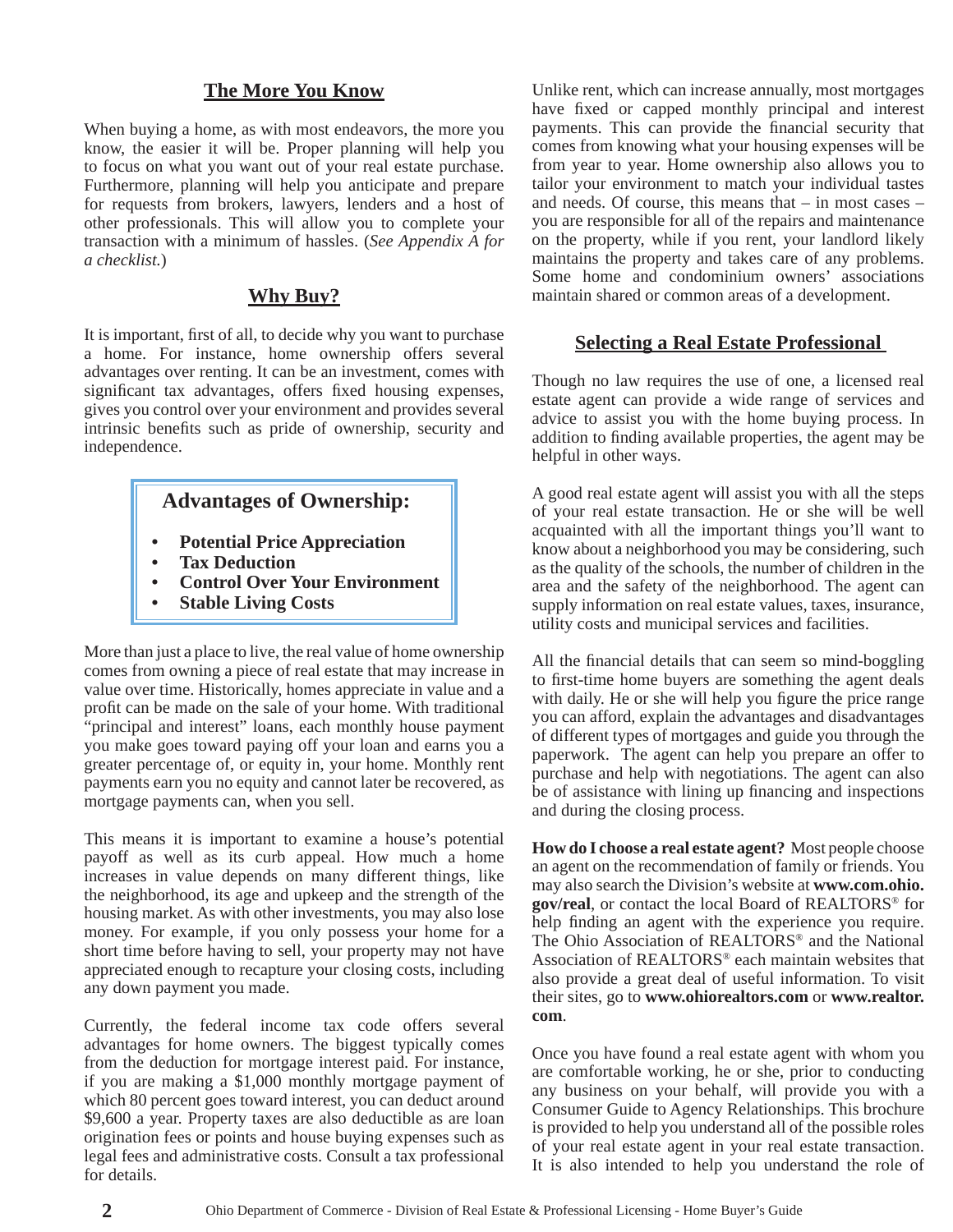other agents who may be involved in your transaction. This form is required by law in the state of Ohio and does not in any way constitute a contract between you and the agent. Read this form carefully.

#### **How Much Can You Afford?**

Most lenders suggest devoting no more than 28 percent of your gross monthly income to housing expenses. A house payment typically has four components: principal, interest, taxes and insurance or PITI, which are all rolled into your mortgage. Depending upon your down payment and the lender's programs, you may also have Private Mortgage Insurance (PMI) included and be required to escrow all of these components. To "escrow" means to pay 1/12 of certain obligations of home ownership – like property taxes, homeowners insurance, and PMI – to your lender in your monthly principal and interest payment. The lender holds the funds in escrow until the obligation, or full payment, is due and then pays it on your behalf. The following table can give you an idea of what you might be able to afford based on your gross income.

| Annual        | <b>Monthly</b> | $28%$ of       |
|---------------|----------------|----------------|
| <b>Gross</b>  | Gross          | <b>Monthly</b> |
| <b>Income</b> | <b>Income</b>  | <b>Income</b>  |
| \$20,000      | \$1,667        | \$467          |
| \$25,000      | \$2,083        | \$583          |
| \$30,000      | \$2,500        | \$700          |
| \$35,000      | \$2,917        | \$817          |
| \$40,000      | \$3,333        | \$933          |
| \$45,000      | \$3,750        | \$1,050        |
| \$50,000      | \$4,167        | \$1,167        |
| \$75,000      | \$6,250        | \$1,750        |
| \$100,000     | \$8,333        | \$2,333        |

#### **Calculating Affordability**

#### **Get Your Financial House in Order**

Since most people, especially first-time home buyers, must finance part or all of their home purchase with a mortgage, it is very important to have a good credit rating. The best loan terms are reserved for those individuals with the best credit history. The worse your credit rating, the higher your interest rates will likely be, and the more points you may have to pay to secure your loan.

Frequently, people don't start to think about credit until they are ready to purchase a home. For many, this is too late. It is often recommended that for at least one year prior to purchasing your home, you should assure that every credit card bill, rent and utility check, car payment and other debt is paid in full and on time. It is also a good idea to get a copy of your credit report from one or all of the three credit reporting agencies: Equifax, **www.equifax. com**; Experian, **www.experian.com**; or TransUnion, **www.transunion.com**. This will let you check for any discrepancies and correct any errors that may have a negative impact on your ability to secure financing.

#### **Your Credit Rating**

**• Length of Credit History:** Having had credit accounts for a long time is a positive factor, because your history gives lenders information to evaluate how you typically use credit and repay your debts. Credit reports with approximately 10 years of history are considered optimal. Meanwhile, up to 7 years of credit history is considered short, and less than 3 years of history is considered too little.

**• Credit Accounts:** A high amount of previous credit is a positive factor because it indicates to lenders that other lenders have trusted you by lending you money in the past. (Note: This is different from high credit card limits. If you are not utilizing the entire limits of your cards, reducing the limits or your total number of cards may improve your

credit score.) Conversely. having a low amount of credit is a negative factor because it indicates that either you are just starting to use credit or you have missed payments in the

| ctions<br>ic Records<br><b>Noyment History</b>                                                                                                                     |                         | <b>Open Accounts</b><br><b>Closed Accounts</b><br><b>Gredit Summary</b>                                                                                                                                                                                                                                                                                                                                                                                                                                                                                                                         |                                              |                 |  |
|--------------------------------------------------------------------------------------------------------------------------------------------------------------------|-------------------------|-------------------------------------------------------------------------------------------------------------------------------------------------------------------------------------------------------------------------------------------------------------------------------------------------------------------------------------------------------------------------------------------------------------------------------------------------------------------------------------------------------------------------------------------------------------------------------------------------|----------------------------------------------|-----------------|--|
| <b>pur Gredit Report Overview</b><br>expectation excells beginning to have the leave increasingly or summer.<br><b><i>Printmann</i></b><br>Merrores<br>Installment | <b>Views Programmes</b> | It consider exposure said a probe business, we walked by works due lookers are shown becomes<br>of West with a particle over credit on your results workshows. Insider version was to<br>which should note following the project for a second and continuous colors are not under<br>point for concern all supercent telephone is an enter to do local and her functional<br>a politicalisme basis can grant actually expect them thank we would with our constraints for<br><b>Billiance Available</b><br><b>MAGAZIN</b> THEM<br>tal from<br><b>MAG</b><br>45,556<br><b>SCO</b><br>v.<br>sich. | <b>Counter Friends</b><br>v.Th<br><b>GSP</b> |                 |  |
| Bergleich<br><b>Other</b>                                                                                                                                          |                         | Inquiries Related to Your Credit History                                                                                                                                                                                                                                                                                                                                                                                                                                                                                                                                                        |                                              |                 |  |
| Tatel                                                                                                                                                              |                         |                                                                                                                                                                                                                                                                                                                                                                                                                                                                                                                                                                                                 |                                              |                 |  |
|                                                                                                                                                                    |                         |                                                                                                                                                                                                                                                                                                                                                                                                                                                                                                                                                                                                 |                                              | <b>ALLEN BY</b> |  |
|                                                                                                                                                                    |                         |                                                                                                                                                                                                                                                                                                                                                                                                                                                                                                                                                                                                 |                                              |                 |  |
|                                                                                                                                                                    | August 2 years &        |                                                                                                                                                                                                                                                                                                                                                                                                                                                                                                                                                                                                 |                                              |                 |  |
|                                                                                                                                                                    |                         | <b>Carolina</b> R                                                                                                                                                                                                                                                                                                                                                                                                                                                                                                                                                                               |                                              |                 |  |

past. If you are just starting to use credit, lenders do not have information to evaluate how you typically use credit and repay your debts.

**• Payment History:** Late or missing payments are a negative factor. Some cases are worse than others. For example, if you have not missed any payments recently, lenders may think you are (or have become) responsible and do not (or will no longer) miss payments. Also, missing payments on only a few accounts is not as harmful as missing payments on most or all of your accounts, because lenders realize that many people miss a payment (or pay late) once in a while. Also, missing a single payment is not as harmful as missing several consecutive payments because many lenders consider missing 3 or more consecutive payments as an indication that you may not repay them. Finally, while not recommended, it is not as harmful to miss payments on accounts with low balances as it is on accounts with high balances because lenders stand to lose less money on low balances if they remain unpaid.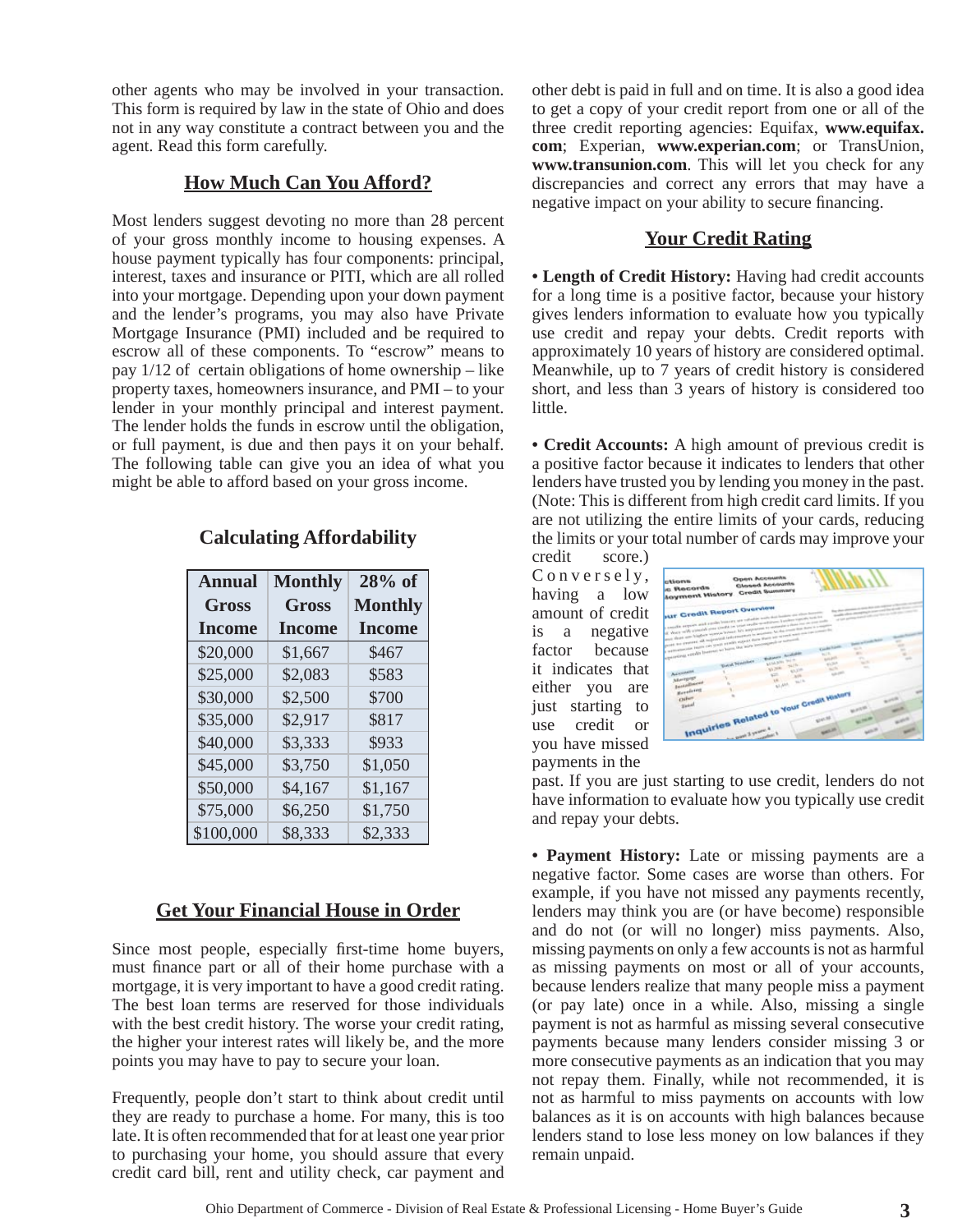**• Credit Usage:** High balances are a negative factor (except for some types of installment loans such as mortgages and auto loans), because lenders worry that you are living beyond your means and may not be able to repay them. This is particularly true with credit card debt. Lenders do evaluate how much you owe (your debt) in relation to how much you earn (your income). Meanwhile, low balances are a positive factor because lenders see evidence that you tend to use credit conservatively so they do not stand to lose too much if you become unable to repay them. Never using your credit cards, however, may be considered a negative factor. First, it does not provide lenders with information about how you typically use credit and repay your debts. Second, it also means that you have a lot of available credit, which you may decide to use if you experience financial trouble.

**• Credit Applications:** When you apply for any type of credit (such as a mortgage, auto loan, credit card, department store card, etc.), the lender considering your application checks your credit history, and it is noted on your report as an "inquiry." Although inquiries are a natural result of applying for credit, lenders dislike seeing many within a short period of time. This is because it is hard for them to determine whether you are applying with different lenders in search of the best offer or if you are trying to obtain credit because of financial trouble. Remember, making many applications in a short period of time could hurt your credit score. Therefore, try to limit your comparison to a small number of lenders when "shopping" for the best offer.

#### **Financing Your Purchase**

Nearly 90 percent of home buyers finance their purchase. That means virtually all buyers require some sort of loan. The real issue with real estate financing isn't getting a loan (virtually anyone willing to pay lofty interest rates can find a mortgage). The issue is getting the loan that is right for you – one with the lowest cost and best terms.

The vast majority of home loans are secured with a mortgage. A mortgage makes the home itself the security for the loan. The buyer receives the deed from the seller, and so becomes the legal owner, but the buyer gives the lender the right to take possession of the house in the event the buyer defaults on the loan. There are several types of available mortgage options, which your agent can assist you with. Following are some terms to be familiar with.

**• Loan Term:** The life, or length of a mortgage is typically 30 years, but 15 and 20-year loans are also available. A longer term means a lower monthly payment but higher total interest paid.

**• Principal:** This is the sum of money borrowed to buy your home. Before the principal is financed, you can give

the lender a sum of cash called a down payment to reduce that amount.

**• Interest:** Usually expressed as a percentage called the interest rate, interest is what the lender charges you to use the money you borrow.

**• Annual Percentage Rate (APR):** The yearly cost of a mortgage, including interest, mortgage insurance, and the origination fee (points), expressed as a percentage.

• **Point(s):** Additional loan costs are often expressed in points. A point is one percent of the financed amount of the loan. These costs are generally rolled into your mortgage payment.

• **Fixed-Rate Mortgage:** With a fixed-rate mortgage, your interest rate stays the same for the term of the loan. Your principal and interest payment remains stable, making it easier to plan a monthly budget. Initial interest rates tend to be higher than with other types of loans, but protect you from the risk of rising interest rates.

**• Adjustable-Rate Mortgage:** ARMs usually offer a lower initial interest rate than do fixed rate loans, but your rate and payments can go up or down, depending on which way interest rates in general are going.

**• Private Mortgage Insurance (PMI):** Lenders typically require a down payment of 20 percent. If your down payment is less than 20 percent, your lender considers your loan riskier than those with larger down payments. To offset that risk, lenders will need the mortgage guaranteed by an outside organization such as the Veteran's Administration, the Federal Housing Administration or a private mortgage insurer. This protects the lender against any mortgage defaults. Without it, many buyers could not otherwise afford to buy a home. You can usually cancel your PMI when your equity in you home reaches around 20 percent. Ask your lender for complete details.

**• Good Faith Estimate:** Approximate dollar amounts (or a range of amounts) of all the charges, costs, and fees a prospective home buyer will have to pay at closing on a particular property.

**• Mortgage fi nancing** can be obtained from mortgage bankers, mortgage brokers, savings and loan associations, mutual savings banks, commercial banks, credit unions, and insurance companies. To apply for a loan you must complete a written loan application and provide supporting documentation such as pay stubs, tax returns and rental checks.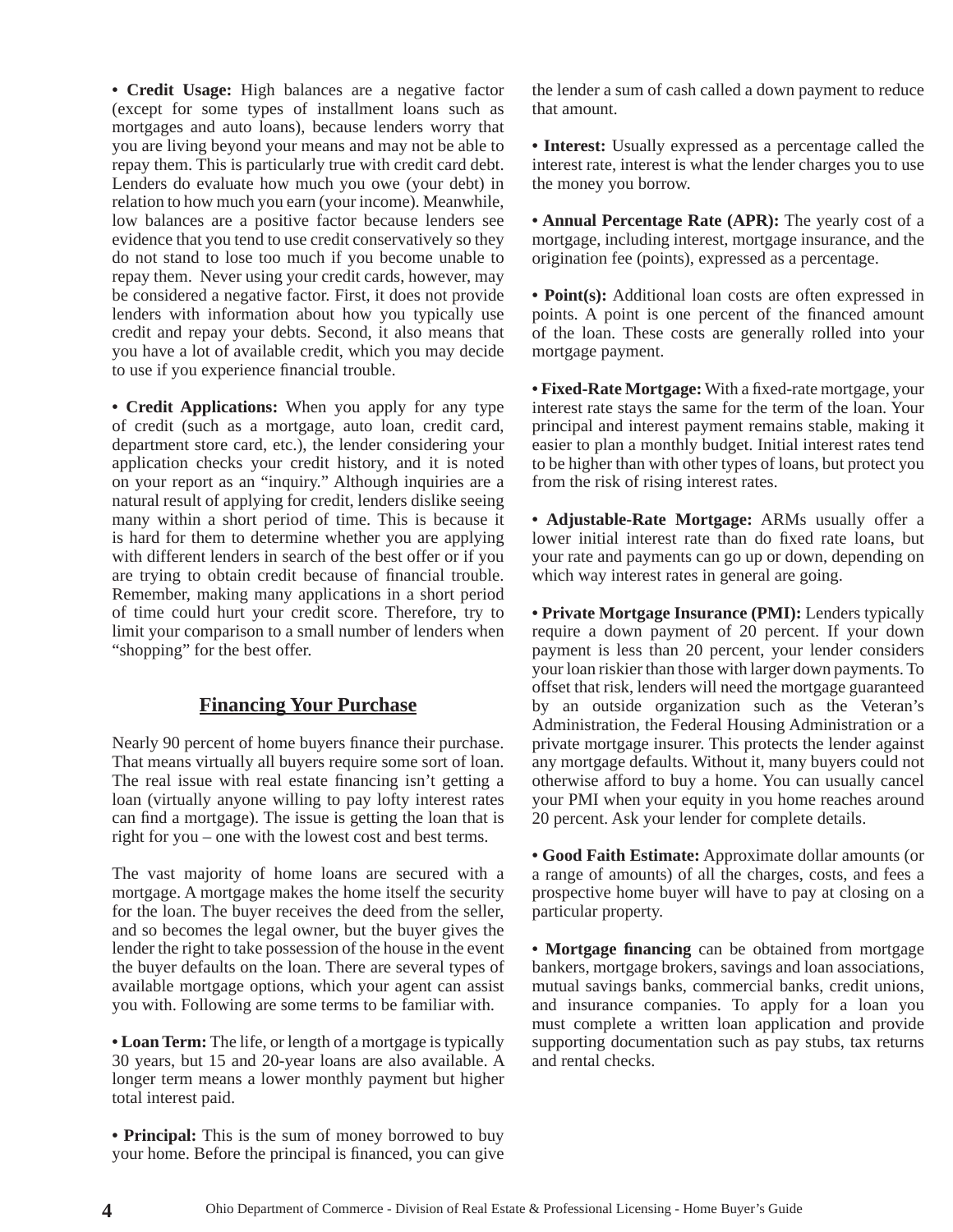| <b>Loan Amount</b> | 3.25% | 3.5%  | 4%    | 4.5%  | $5\%$ | 6%    | 6.5%  | $7\%$ |
|--------------------|-------|-------|-------|-------|-------|-------|-------|-------|
| \$50,000           | \$218 | \$225 | \$239 | \$253 | \$268 | \$300 | \$316 | \$333 |
| \$60,000           | \$261 | \$269 | \$286 | \$304 | \$322 | \$360 | \$379 | \$399 |
| \$70,000           | \$305 | \$314 | \$334 | \$355 | \$376 | \$420 | \$442 | \$466 |
| \$80,000           | \$348 | \$359 | \$382 | \$405 | \$429 | \$480 | \$506 | \$532 |
| \$90,000           | \$392 | \$404 | \$430 | \$456 | \$483 | \$540 | \$569 | \$599 |
| \$100,000          | \$435 | \$449 | \$477 | \$507 | \$537 | \$600 | \$632 | \$665 |
| \$110,000          | \$479 | \$494 | \$525 | \$557 | \$590 | \$660 | \$695 | \$732 |
| \$120,000          | \$522 | \$539 | \$573 | \$608 | \$644 | \$719 | \$458 | \$798 |
| \$130,000          | \$566 | \$584 | \$621 | \$659 | \$698 | \$779 | \$822 | \$865 |
| \$140,000          | \$609 | \$629 | \$668 | \$709 | \$752 | \$839 | \$885 | \$931 |
| \$150,000          | \$653 | \$674 | \$716 | \$760 | \$805 | \$899 | \$948 | \$998 |

#### **Per-Month Payments (Based on a 30-Year Fixed Loan – Principal and Interest Only)\***

\*Check with your lender for a full list of estimated closing costs and accurate payment information.

The table above details what you could expect to pay per month for a given loan amount at the given interest rate. This table is based on a 30-year term and, as noted, reflects principal and interest only.

• **Should I be pre-approved for a loan?** Before you begin to make offers on properties, it might be in your best interest to get pre-approved for a loan. Pre-approval means you have met with a loan officer, your credit files have been reviewed and the loan officer believes you can readily qualify for a given loan amount with one or more specific mortgage programs. Based on this information, the lender will provide a pre-approval letter, which shows your borrowing power.

Although it is not a final loan commitment, the preapproval letter can be provided with an offer to purchase to assure the listing agent or seller of your ability to secure financing. This is important because sellers do not want to accept an offer that is likely to fall through because financing cannot be obtained.

#### **What Do You Want?**

Each of us is different, so it is important to formulate a list of the features and benefits you want in a home. Consider things such as pricing, location, size, amenities and design. It often pays to attend several open houses where sellers open up their homes to potential buyers. Many listings on the internet now include multiple photos

or a virtual tour to provide a more detailed preview of the home to potential buyers. You can see a variety of options to help you develop a list of your requirements.



The attached worksheet can provide you with a framework as you begin your search. (*See Appendix B for "Wants and Needs Worksheet".*)

These issues should also be considered as you narrow your search:

- Quality and availability of schools;
- Immediacy of shopping, religious centers and recreation facilities/parks;
- Property tax rates, income tax rates and other community expenses as compared with similar homes in other neighborhoods;
- Utility expenses, trash collection and sewage disposal. Past utility expenses are available from the utility company;
- Availability of public services such as police and fire protection;
- Local zoning ordinances and condition of other properties in the neighborhood;
- Proximity to work, access to public transportation and/or options for alternate routes.

Next, it is important to consider your priorities. If you can't get a home at your price with all the features you want, then what features are most important? Would you trade a big kitchen for more bedrooms? A bigger yard for a shorter commute? Write out this list and share it with your agent. (*See Appendix B)* This will help your agent limit the search to only those houses of interest to you.

If you look at more than a few homes, they can quickly become a blur. To help keep track, refer to your list of priorities and make notes of which of your desired features are in each house. It is easiest to do this on the listing sheets with all of the information about the property that your agent provides you. Using the listing pictures or virtual tours, compile a worksheet based on your priorities and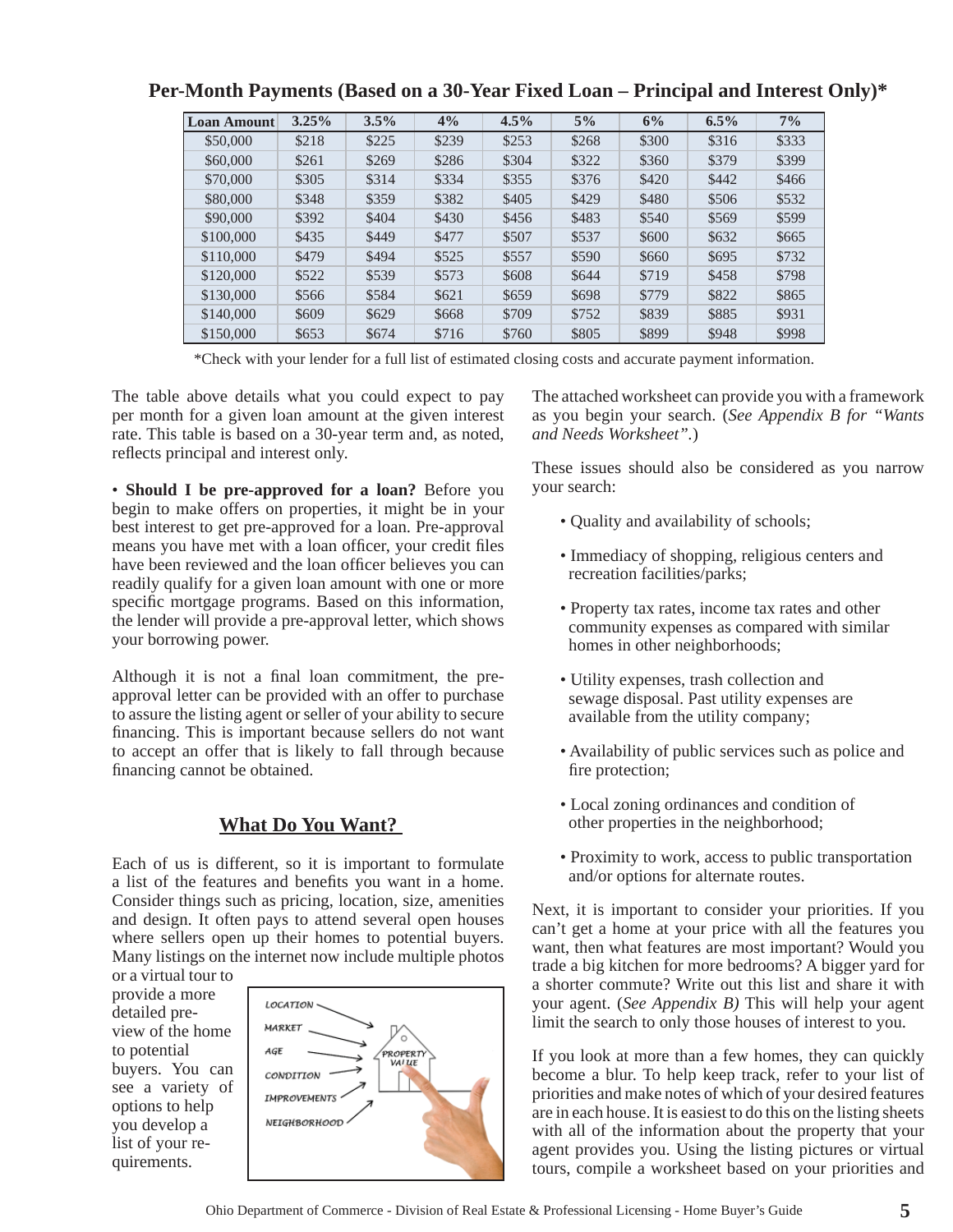rate each house's features. Do not take your own photos or video of the inside of homes without the consent of the seller or seller's agent – and get that consent in writing.

**Building a new home** presents its own set of complications. First, you must find a reputable builder who is involved in an area in which you would like to live. Then you must evaluate various lots within the development and select a floor plan which suits your needs.

Frequently, the builder will have its own financing package, which you will want to compare against other mortgages from various lenders. If the home comes with a warranty, be sure to read it carefully and note what is covered and for how long. And always have the home inspected by a professional third party.

It is very important to find out what is included with the basic home and what are considered upgrades. Don't assume what you see in the builders model is all standard. Most builders offer a wide range of options from doors and windows to flooring to countertops and fixtures.

#### **Attention to the Details**

Once you have begun to narrow down specific properties, look carefully at each house, examining the physical details, construction, neighborhood and any specific rules or regulations imposed on owners in the neighborhood. You may also want to have a qualified home inspector visit the house before you close on the deal. There are several places to look for a home inspector including the Better Business Bureau or a list of inspectors in the area available through your agent's brokerage. In any case, a home inspection is highly recommended but the choice of inspectors is yours and yours alone. A home inspection is an objective visual examination of the physical structure and systems of a house, from the roof to the foundation. The standard home inspector's report will cover the condition of the home's heating system; central air conditioning system (temperature permitting); interior plumbing and electrical systems; the roof, attic and visible insulation; walls, ceilings, floors, windows and doors; the foundation, basement and structural components.

Whatever you decide, you should pay particular attention to the following:

- Condition and age of the roof are there any leaks or recent repairs? If only part of the roof was repaired, will the rest cause trouble?
- Are the roof gutters and downspouts correctly installed and in good repair? Do they drain properly?
- Are the interior walls solid and suitably finished? Is there any evidence of leaks or cracks?
- Are the floors firm and level? What about the condition of floorboards and supports? What type of flooring is under carpeting/other floor covering?
- Do the ceilings sag or have evidence of leaks or cracks?
- Are stairs and door frames level and well joined? Are windows and doors properly maintained and do they open and close easily?
- Is there any evidence of termites or dry rot?
- What is the condition of the plumbing system? Check for suitable water pressure and drainage.
- What is the condition of the heating and cooling system? Is it noisy? Is it forced air, gravity, gas or electric?
- What is the condition of the electrical system? Is there enough power and adequate outlets for your needs? What is the fuse or breaker arrangement?
- Is the property well drained? Landscaped?
- Is the foundation in good condition? Is there any evidence of excessive cracks or uneven settlement? Is the basement dry?
- In what condition is the attic or crawl space? Is there evidence of leaks or dry rot? Does the insulation meet specifications?
- Check driveways, decks and patios for signs of problems.

**Deed Restrictions, Special Assessments, and Home/ Condominium Owners' Association Fees and Rules:**  Deed restrictions, also known as restrictive covenants, are written agreements limiting the use of a property and can be found in the property records of the county in which the property is located. They apply to all future owners of the property, not just the current owner(s). They may involve pet restrictions, type and height of fencing, restrictions on removal of trees, or not allowing your small business to be run out of your home.

You may also want to check to see if there is a Home Owners' Association (HOA). There could be a fee due every month or every year to pay for the maintenance and upkeep of the common areas, such as the entrance to the subdivision. There could be restrictions on the color of exterior paint, on how many cars may be parked in your driveway, or what type of window you may use to replace existing windows. Some property renovations are even subject to pre-approval by the board of the HOA.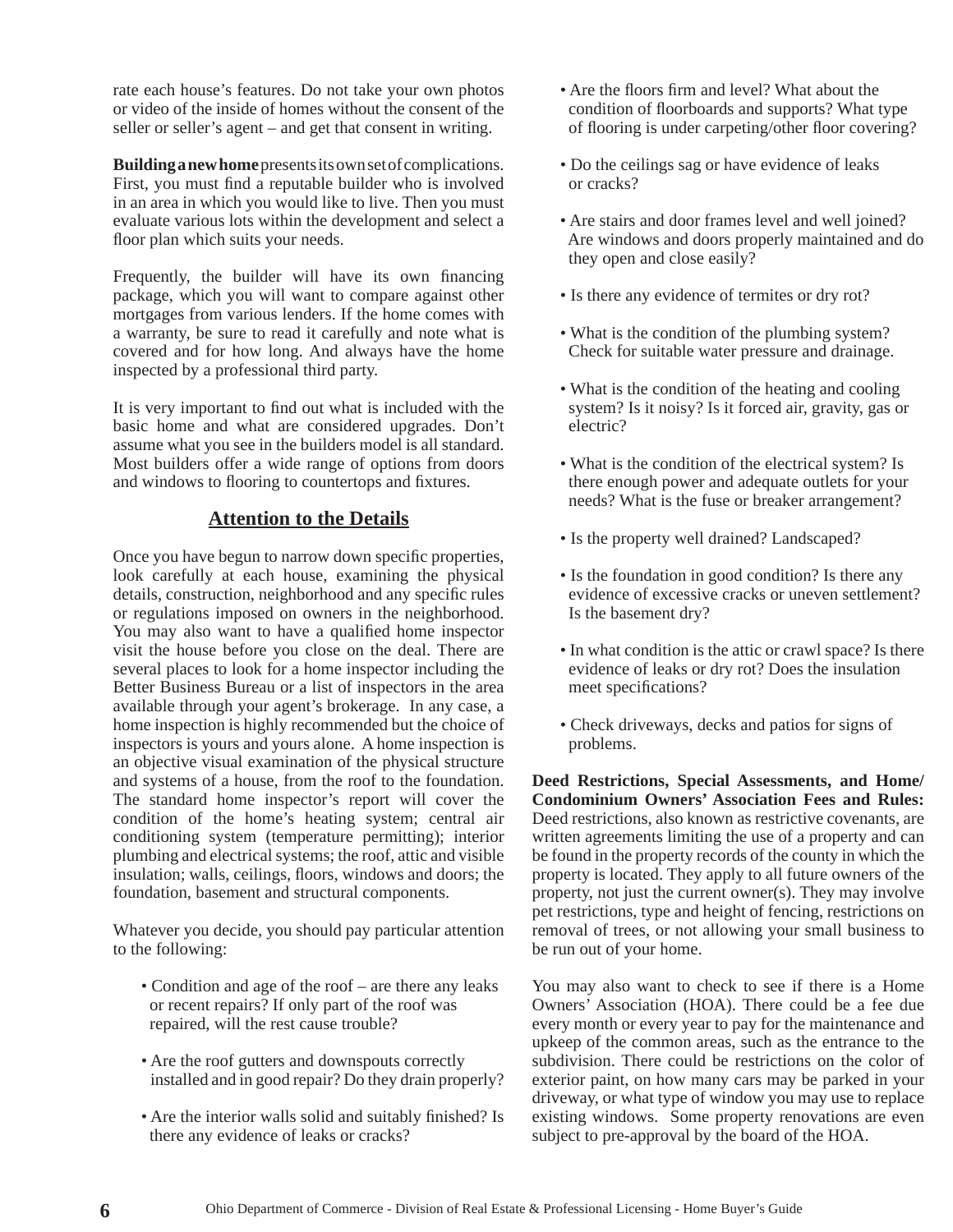Special assessments may be in force for large community improvement projects like connecting the homes in the area to public water/sewer. The total cost of the project is divided amongst the properties benefitting from the improvement(s), spread over a number of years. So before you sign that offer to purchase, make sure you know what assessments, fees and rules have already been set in place to govern the use of that property and how they will affect your monthly payment. Check out the deed restrictions, if any, and check to see what the rules of the HOA are so you can fully enjoy your new home.

**Lead Paint:** Old lead-based paint is the most significant source of lead exposure in the U.S. today. Most homes built before 1960 contain heavily leaded paint. Some homes built as recently as 1978 may also contain lead paint. In houses built prior to 1978, the seller is to provide notice that if lead based paint exists, it may present a danger, provide a lead-based paint disclosure form, and provide information on hazards from inspections in the sellers possession. You may want to have all painted surfaces tested for the presence of lead. For more information visit **www.hud.gov/offi ces/lead/leadhelp.cfm**.

**Toxic Mold:** Contamination can lead to a variety of health and respiratory problems. Make certain your inspector checks attics and crawl spaces for leaks and moisture that could support mold. For more information visit **www.cdc. gov/mold/stachy.htm**.

**Radon:** This is a colorless, odorless gas that, when trapped in buildings, can be harmful at elevated levels. Ask your inspector if Radon is a problem in your area and if it will be part of the inspection. For more information visit **www.epa.gov/radon/**.

**Asbestos:** Prior to the 1970s, asbestos was used in many different insulation and fireproofing applications. You can't tell whether a material contains asbestos simply by looking at it unless it is labeled. If in doubt, treat the material as if it contains asbestos or have it sampled and analyzed by a qualified professional. A professional should take samples for analysis, since if done incorrectly, sampling can be more hazardous than leaving the material alone. Material that is in good condition and will not be disturbed (by remodeling, for example) should be left alone. Only material that is damaged or will be disturbed should be sampled. For more information visit **www.epa. gov/iaq/asbestos.html**.

**Residential Property Disclosure Form:** The seller must disclose the condition of the property in the Residential Property Disclosure Form  $(www.com. ohio.gov/documents/real COM)$ **ResidentialPropertyDisclosureForm.pdf**). Unless otherwise advised, you can assume that the form says the seller doesn't know anything more about the property than a careful inspection would show. If the Disclosure is not provided, the buyer has the right to rescind the Offer

to Purchase by whichever comes first: closing or thirty days after seller accepts buyer's offer.

**Stigmatized Property:** Though the Residential Property Disclosure Form includes only material issues, many home buyers are also interested in less tangible facts. Stigmatized property is property that is in some way tainted--for instance, by a crime which may have occurred there. Legally, the seller is not obligated to disclose these issues.

To guard against discovering this kind of information after you have purchased your home, you should ask questions. If you ask a question about which the seller or his agent has information and it is not disclosed, you may then have recourse.

The greatest protection comes from doing research--or having research done on your behalf--about the property in which you are interested. For instance, **Megan's Law**  notifications are public record. You may consult the county sheriff's office for information regarding instances of Megan's Law notifications of sexually oriented offenders residing in the neighborhood in which you are interested. Visit **www.meganslaw.org** for more information and ask your agent about additional instances of stigmatized property.

#### **Steps in the Home Buying Transaction**

Once you make the decision to buy a particular house, there are several phases remaining in the process that must occur before you become its legal owner.

**Offer to Purchase.** You, as the prospective buyer, must sign an offer to purchase the property. This is an extremely important document. When the seller accepts an offer, it becomes a contract and you can be compelled to buy the property on the terms stated. (*See Appendix C for a checklist of steps in the offer to purchase*.)

Most real estate agents use standard forms for offers, on which they fill in the exact terms. These forms may vary region to region so be very careful about what is written. The terms of the offer will become the terms of the sale if it is accepted. For this reason, it is advisable to have a real estate attorney prepare or review your offer for you. While this is an additional expense, the cost of attorney fees if legal action results will be much higher. Visit **www. ohiobar.org** for more information.

Your offer to purchase should clearly set forth the following terms:

- The total price you agree to pay;
- Anything in the house or attached to it you intend to buy. Many misunderstandings arise over this. If you want the appliances, drapes, carpets, fireplace tools,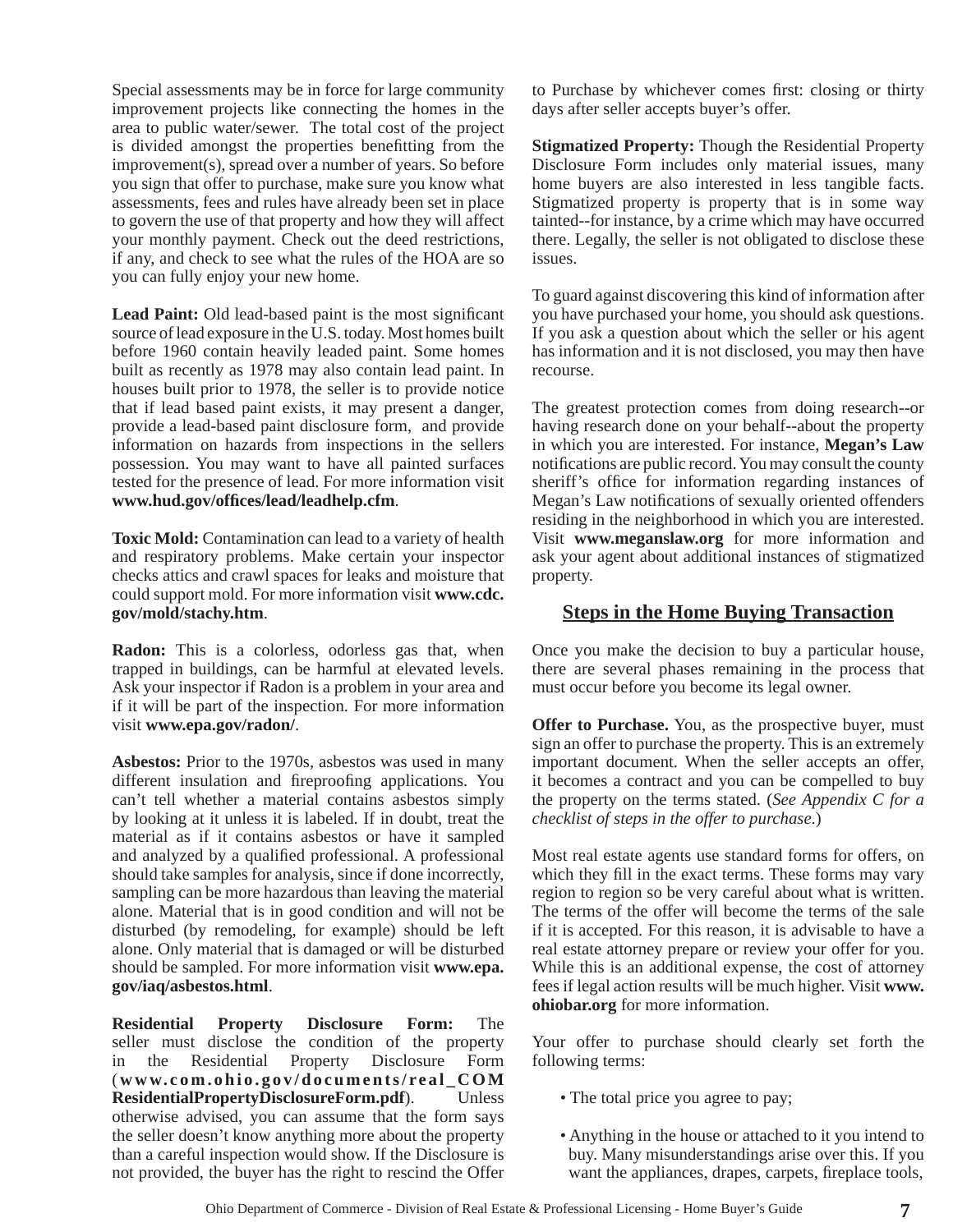or anything else to remain with the house, it must be included in your offer;

- The amount of down payment and/or type of financing you will use;
- The amount of earnest money accompanying the offer;
- How long after the offer is accepted you will have to arrange financing;
- When the transaction will "close" or title will transfer;
- When you will take possession of the property;
- Provisions for title searches, insect, structural and other inspections.

**Payment of deposit, or earnest money.** A deposit is put down at the time the offer is made. You initially determine the amount of the earnest money deposited. While you are not required to make such a deposit, one is usually made to indicate to the seller how serious you are about buying the property.

The seller may require a larger deposit to insure that interest on your part. The final amount may be the result of negotiations between you and the seller.

When using an agent's services, the real estate brokerage will hold this deposit. If the sale goes through, it is usually applied to the purchase price or returned at closing. If the offer is not accepted, you are usually entitled to a refund of your deposit. If the transaction does not close, there may be a dispute over who is entitled to the deposit. The matter could wind up in court for resolution.

The contract should contain terms for the return or forfeiture of any earnest money deposit. Therefore, you should read this section of your offer carefully.

**Acceptance of the offer.** When using an agent's services, the agent will present your offer to the seller. If after making this offer you decide you do not want to purchase the property, you may revoke the offer, but only if it has not been accepted. If it has not, and you want to revoke your offer, you should immediately notify your real estate agent. If you cannot contact the agent, reach out to the agent's broker. Any oral revocation of an offer should be put in writing as soon as possible.

Many legal problems can arise from revocation. If possible, you should deliver a written notice with a witness, and carefully note the time of delivery and obtain a signed receipt of the notice. If your offer is accepted, there is a contract between you and the seller. Either of you can go to court to compel the other to perform per the contract.

During the period of time from acceptance of the offer until the title actually transfers at the closing, you as the buyer are considered to be the "equitable owner" of the property. This may mean that if the property is damaged (for example, by a fire) the buyer might bear the risk of the loss as of the date the offer is accepted. However, many purchase agreements provide that the seller is to maintain insurance on the property up until closing. If it does not, you should consider obtaining insurance at once.

**Title examination and inspections.** Most purchase agreements are conditioned upon a title search that guarantees that there are no liens on the property, including whether the seller is involved in a bankruptcy. This is done by professionals who examine the records of the transfers of ownership of the property, mortgages, and other claims on it. If someone else has a claim to the property, the seller's title to it is not "clear." You are not obligated to complete the purchase in that case. Your real estate attorney can evaluate the title and advise you if it is clear or not. You may also want title insurance, which protects you up to the purchase price of the property in the event that title to the property is found to be invalid. This is often purchased with a onetime fee at closing time. If you are financing the property don't be confused by the title insurance policy included in the closing statement; this policy ONLY covers the lender's investment in the property.

If a termite or other kind of inspection is called for, it is made before closing. If you have any doubts as to the condition of the property (such as roof, furnace, plumbing, etc.), you should make the favorable inspection a condition of the contract. Without such a contingency, an unfavorable inspection will not be grounds for failing to purchase the property.

Arranging **financing**. You are expected to arrange financing as soon as possible after your offer has been accepted. If you haven't been pre-approved, loan processing can take from 30 to 90 days. If a broker or salesperson is involved in the transactions they may assist you. (See, "Financing Your Purchase" pg. 5.)

**Obtaining insurance.** Lenders typically will not let you close the deal on your home purchase if you do not have homeowners' insurance. If you have not already obtained insurance you will need to do so now. The companies you deal with for your other kinds of insurance may also be able to insure your home, but here too, it could pay to shop around. Visit **www.ohioinsurance.org or www. insurance.ohio.gov** for further information.

**Closing.** Most closings today are done in "escrow", where the title attorney acts as the agent for both parties, and is paid by both but the two parties sign documents and settle their costs separately. However there are still face-to-face meetings of the buyer, the seller, the real estate agents, the lawyers, and the representative of the lender. The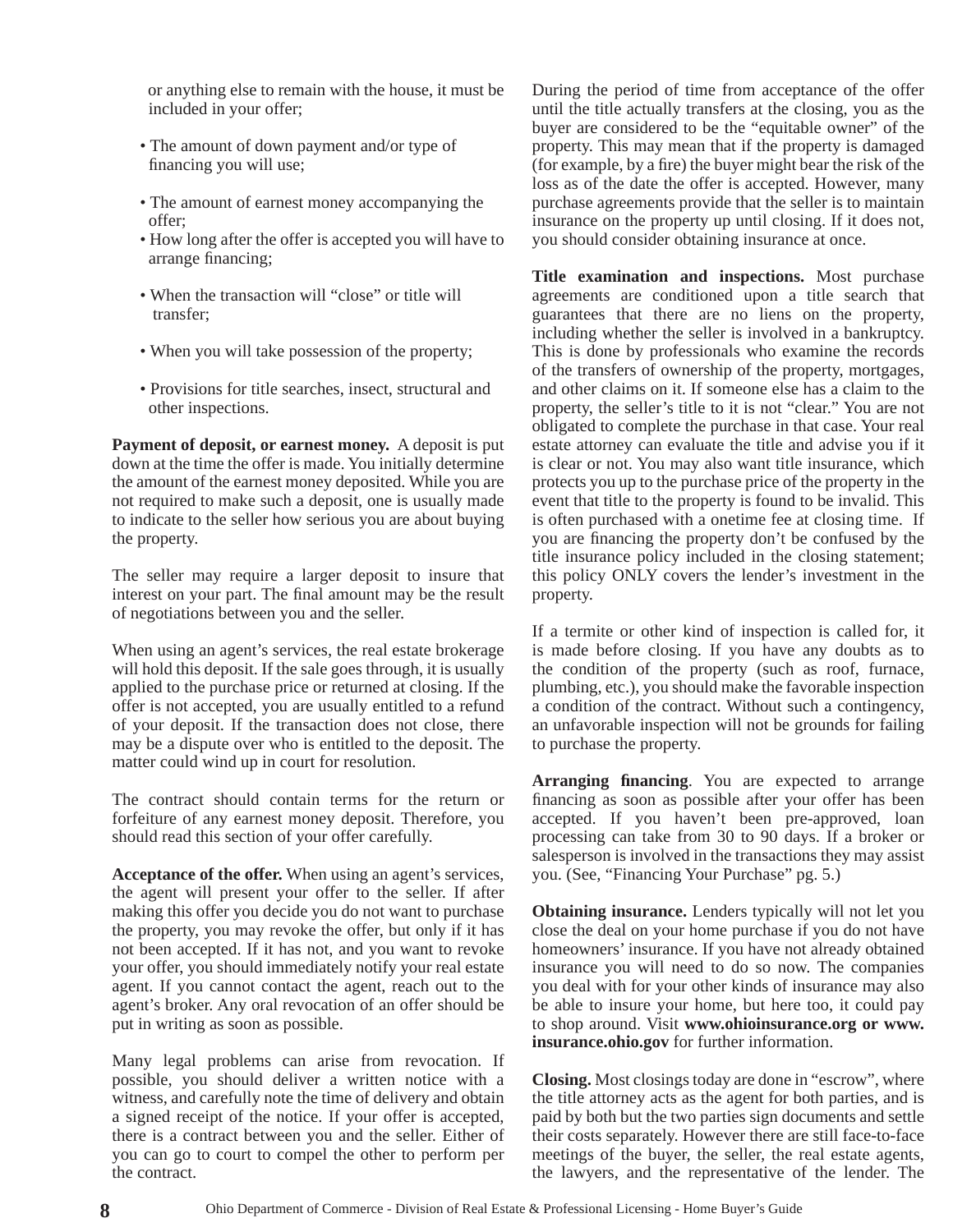closing can take place at the lender's office, title office or at agreed upon locations such as the real estate brokerage.

All the papers are signed and exchanged, and the seller is paid. The buyer will generally have to pay money at the time to cover the down payment and closing costs. The lender should provide you with a good faith estimate in advance of the closing so that you will be aware of how much money will be required, as well as acceptable methods of payment. In most cases this will need to be by certified or cashier's check, made out in advance.

It is extremely important that you read all documents presented to you at the closing before signing them. Once you have signed them, it is presumed you agree with, and are subsequently bound by, the terms in those documents. Ask your real estate agent about obtaining a copy of these documents before the closing so that you may review them at your leisure. In any case, having your own attorney review the documents prior to closing is advised.

**Recording.** To establish your clear title to the property, the deed you receive must be recorded in the Recorder's office of the county where the property is located. This will usually be done by the escrow agent, the lender, or by your attorney. You should be sure this has been arranged and will be done as soon as possible after the closing. Request a copy be provided to you.

#### **Unconventional Purchases**

**Short Sale/Foreclosure:** 



One alternative to the "traditional" real estate purchase exists, known as a "distressed property". Distressed properties are usually categorized as foreclosures or short sales. Both foreclosures and short sales have been around for as long as mortgage loans. Both foreclosures and short sales offer a buyer an opportunity to purchase a home at a fraction of the current market value.

Before discussing the difference between a foreclosure and a short sale, it is necessary to understand what makes a property "distressed". When making a real estate purchase, most buyers obtain a loan. The buyer must sign a promissory note or "note" outlining the terms of the loan, such as, length of loan, interest rate and payment schedule. The mortgage is then recorded with the county, listing the real estate as collateral for the loan. "Distressed" refers to the status of the loan for the property. When the borrower/property owner falls behind on payments to the lender, the property becomes distressed. The lender can then start a legal procedure to take back the property for which the loan was obtained. This is done under the terms of the mortgage. The mortgage gives the lender the right to initiate the taking of the property via the filing of a foreclosure notice with the court. In the filing of the foreclosure action, the lender is claiming that the borrower has failed to live up to the terms of the original loan agreement or "note". There are two types of foreclosure filings; judicial and non-judicial. Ohio is a judicial state, meaning that the foreclosure filing has to be filed with the courts and the court must approve the foreclosure. Foreclosure actions in judicial states take considerably longer than those filed in non-judicial states. Once the court has confirmed the buyer is in default and has granted judgment to the lender, the property is auctioned for sale, generally, by the county sheriff's office. If the property is not sold at sheriff's sale/auction, the property belongs to the lender. When that happens, the lender attempts to sell the property as a "foreclosure".

Short sales allow the sale of a "distressed" property prior to a foreclosure judgment. In a short sale, the property is marketed much like a traditional real estate transaction, with a licensed real estate salesperson. Once an offer has been made and accepted for the purchase of the property by the property owner, the offer has to be submitted and accepted by the lender. The reason that the offer must be submitted and accepted by the lender is because the offer, normally, will be less than what is owed on the property and the lender must agree to accept less for the release of their lien, the mortgage, hence the term "short sale".

Each type of distressed sale has its own advantages. Many times, with a short sale, the property owner still resides in the property, which means the property is being maintained and as a result there are less initial repairs and maintenance costs. In a foreclosure sale, the property usually has been vacated and, in many cases, damaged. The damage can be a result of the property owner being angry about losing the home or the property not being properly "winterized" prior to the property owner vacating. As a result, properties sold after being foreclosed are reduced in price accordingly. Foreclosures are a good bargain for buyers experienced in maintenance and home repair.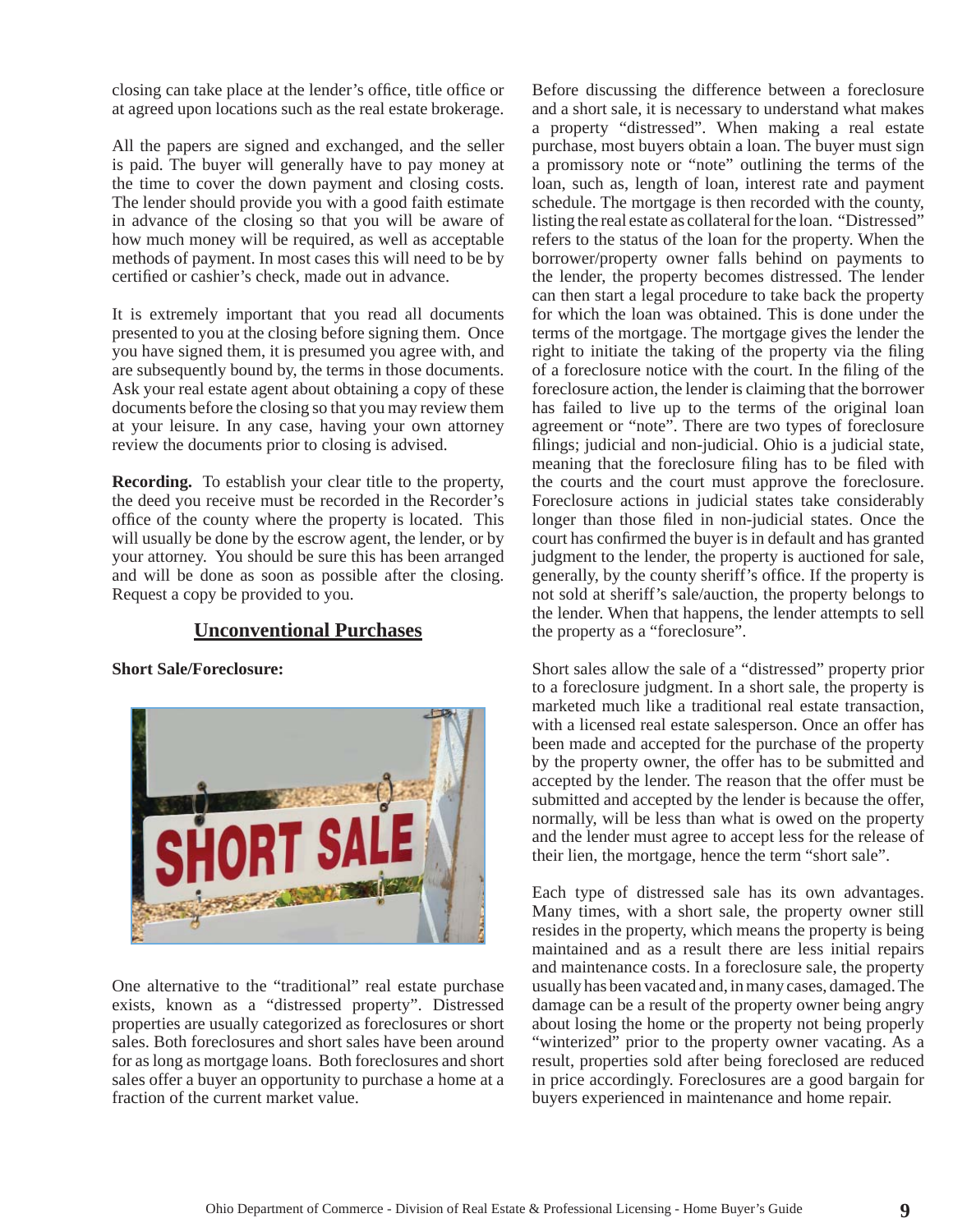#### **Land Contract/Lease Options:**



Other options in purchasing real estate are land contracts and lease options, sometimes known as "rent-to-own". Both options provide a buyer with little or no down payment, credit history and/or bad credit the opportunity to purchase a home. In a land contract, the property owner serves as the lender. The buyer and the property owner agree to terms including a total contract amount (purchase price), interest rate and payment schedule. Typically, in a land contract, the buyer offers a non-refundable deposit/down payment as an incentive to the seller. During the time of the land contract, the buyer should attempt to establish or fix credit in an effort to obtain a loan to purchase the property. If the buyer cannot fulfill their obligations in the land contract, the property reverts back to the seller. In a land contract, the property can be transferred to the buyer with the land contract recorded as the mortgage or lien.

In a lease option, or "rent-to-own" situation, the tenant/buyer enters into an agreement with the property owner/landlord

giving the tenant the opportunity to purchase the property at a set price at the end of the lease. In addition, some of the monthly rent goes towards the purchase price. In the event the tenant does not or cannot purchase the property at the end of the lease, the property stays with the landlord/owner and the portion of the rent that was going towards the purchase price is forfeited to the landlord. In this situation the property is never transferred to the tenant/buyer until full purchase price is paid.

#### **Equal Opportunity in Housing**

Ohio and federal law both prohibit discrimination in the buying, selling, or renting of real estate based on race, color, religion, sex, handicap, familial status or national origin. Additionally, Ohio law prohibits discrimination based on ancestry or military status. Fair housing law covers discrimination in offering,

**EQUAL HOUSING** 

OPPORTUNITY

showing, selling and renting homes, apartments, condominiums, and cooperatives. Anyone who feels that he or she has been discriminated against should contact the Ohio Civil Rights Commission or the U.S. Department of Housing and Urban Development (HUD).

> **Ohio Department of Commerce Division of Real Estate & Professional Licensing 77 South High Street, 20th Floor Columbus, Ohio 43215-6120**

> > **Phone: 614-466-4100 Fax: 614-644-0584 Email: WebReal@com.ohio.gov www.com.ohio.gov/real**

#### **Follow us on Twitter @OHDIVRealEstate**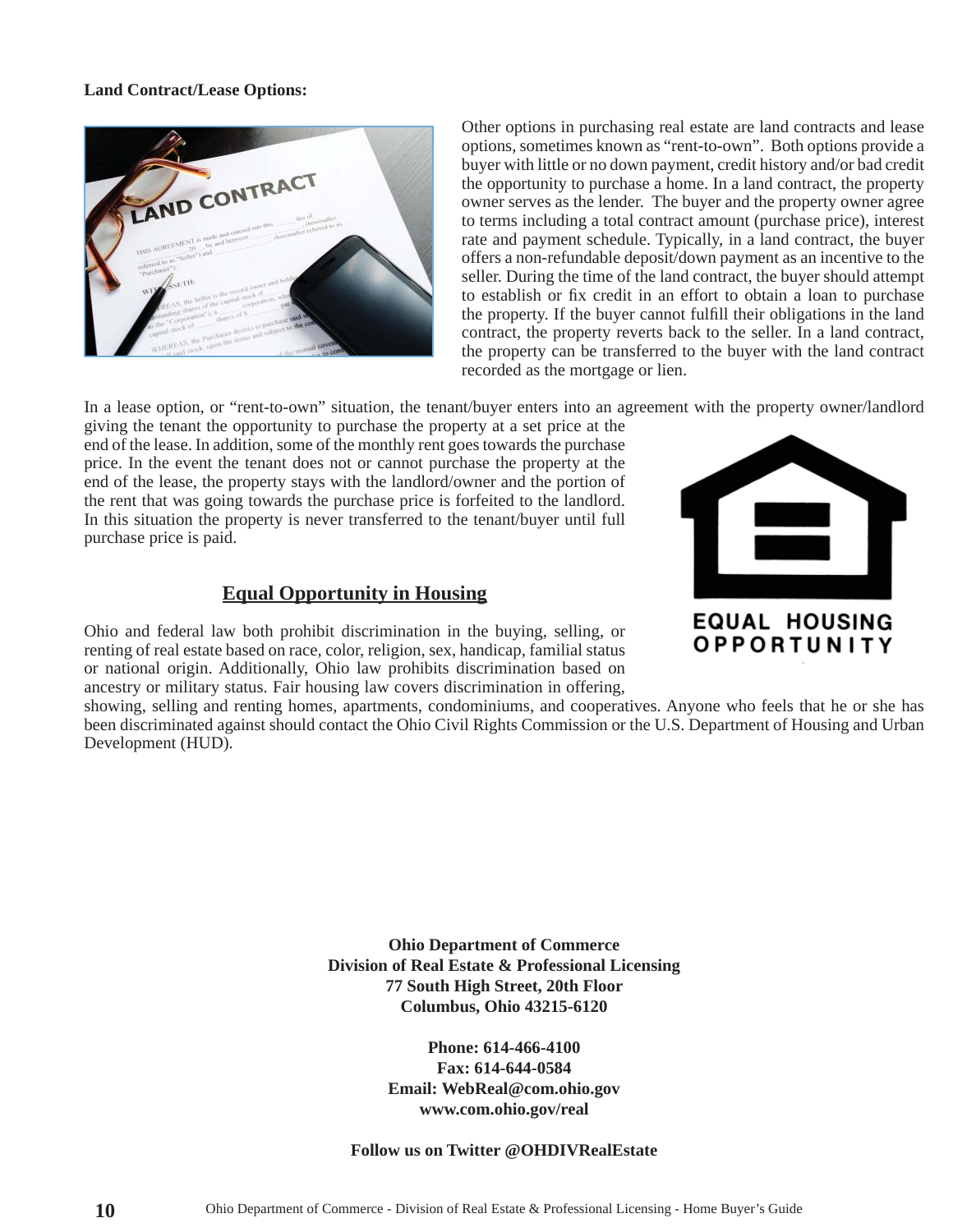#### **APPENDIX A**

#### **Homebuyer's Checklist**

- $\Box$  Real Estate Agent
- □ Mortgage Budget
- Self Credit Check
- **Loan Pre-Approval**
- Wants and Needs Worksheet *(See Appendix B)*
- Real Estate Attorney
- □ Offer to Purchase *(See Appendix C)*
- **Deposit of Earnest Money**
- $\Box$  Housing Inspections
	- **Q** Appraisal
	- $\Box$  Structural Inspection
	- $\Box$  Termite Inspection
	- $\Box$  Title Search
- **Q** Arrange Financing
- $\Box$  Obtain Insurance
	- □ Homeowner's Insurance
	- $\Box$  Title Insurance
	- **Private Mortgage Insurance**
- $\Box$  Closing
- Record the Deed

#### **APPENDIX B**

#### **Wants and Needs Worksheet**

|                   | Price Range $\qquad \quad \text{\$\_\_\_\_to\}$ to $\quad \quad \text{\$\_\_\_to\}$                            |
|-------------------|----------------------------------------------------------------------------------------------------------------|
|                   |                                                                                                                |
| <b>House Size</b> |                                                                                                                |
| <b>Rooms</b>      | $#$ Bath $#$ Bed $#$<br>_Finished Basement<br>_Den/Study __Dining<br>_Laundry ___ Porch<br>_Deck/Patio _Garage |
| <b>Heat</b>       | $\sqrt{Gas}$ Electric $\sqrt{Oil}$<br>_Forced Air _____ Radiator                                               |
| <b>Extras</b>     | $\_\$ Air Conditioning<br>_Ceiling Fans _Eireplace<br>_Alarm System _ Dishwasher<br>Range: __ Gas __ Electric  |

\_\_ Refrigerator

Driveway: \_\_ Asphalt \_\_ Concrete

#### **APPENDIX C**

#### **Offer to Purchase Checklist**

- □ Step 1: Prepare to make an offer.
	- $\Box$  Revisit the neighborhood at various times of day and night.
	- $\Box$  Talk with prospective neighbors to discuss what it is like to live in the area.

Review:

- $\Box$  Market value of the home
- $\Box$  Home's condition
- $\Box$  Any special circumstances
- $\Box$  **Step 2:** Review loan pre-qualification.
	- $\Box$  Finalize the exact amount you can pay for a home.
	- $\Box$  Seek advice from your real estate agent, the Ohio Association of Realtors, or your county auditor's office regarding comparable homes in the neighborhood and any other relevant information.

#### **Step 3:** Make an offer

- $\Box$  Submit purchase and sale agreement to your real estate agent. This document should include:
	- $\Box$  Description of property
	- □ Price offered
	- Amount of down payment
	- □ Earnest money
	- $\Box$  Financing
	- $\Box$  Contingencies, including inspections
	- $\Box$  Closing date
	- □ Occupancy date (date you take possession)
	- $\Box$  Length of time offer is valid
	- □ Any other requirements based on advice from your real state agent or other professional
- **Step 4:** Seller response
	- □ Acceptance
	- **Q** Counteroffer
	- □ Rejection